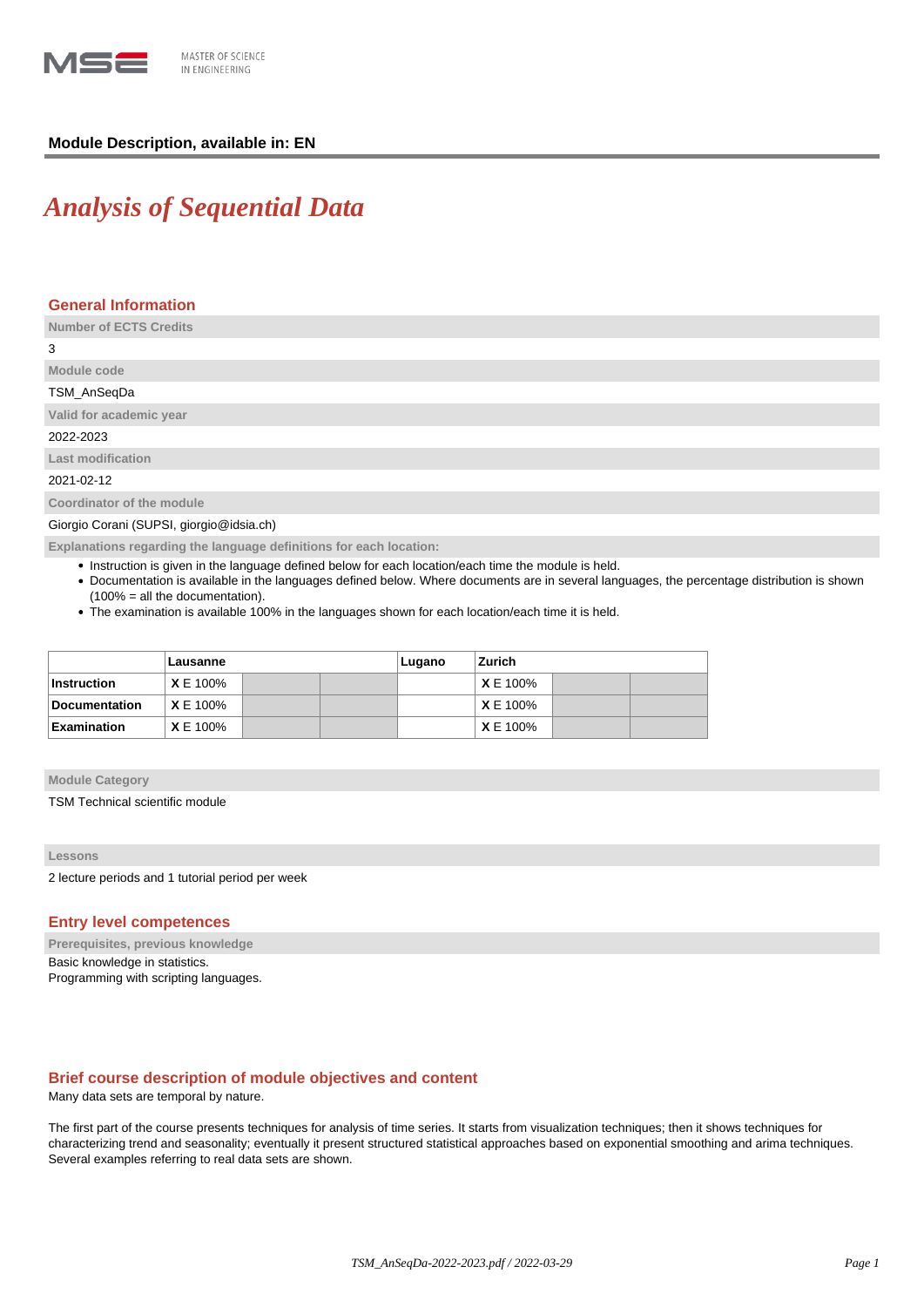In the second part of the course students learn how to analyze digital signals in different domains, i.e. time and spectral domain; they learn how to extract meaningful features from digital signals suitable for classification. Finally, they learn how to set up and learn statistical models, such as HMMs or DNNs, for recognizing and classifying time series.

The course adopts a practical approach: theoretical concepts are illustrated and applied in specific case studies.

A probabilistic approach is emphasized throughout the course.

The labs are done using environments for scientific programming such as R or Matlab or Python.

# **Aims, content, methods**

**Learning objectives and acquired competencies**

- Students know how to visualize time series and how to characterize their main features.
- Students know how to evaluate forecast accuracy.
- Students know how to model trends, seasonalities and non-stationarities adopting exponential smoothing and ARIMA models.
- Students know how to perform model estimation, model selection and probabilistic prediction with these models.
- Students know different methods to analyse digital signals in different domains
- Students know how to extract important features used in speech processing
- Students learn to apply Bayes rule for classifying digital signals.
- Students can apply modern deep learning approaches to classify digital signals

**Contents of module with emphasis on teaching content**

- Part 1: Forecasting sequential data
	- Time series graphics.
	- Main features of time series.
	- Assessment of the predictions.
	- Exponential smoothing
	- ARIMA models

Practical case studies.

Part 2: Analysis and classification of digital signals

- Analysis of digital signals in different domains
- Feature extraction
- Modelling, classification & recognition of digital signals
	- Classic Approaches: Dynamic Time Warping, Vector Quantization
	- Statistical modelling: Hidden Markov Models
	- Deep Learning Approaches

Practical case studies.

**Teaching and learning methods**

- Ex cathedra
- Self study
- Practical exercises with computer
- Graded homeworks / project.

### **Literature**

Slides will be available covering the topics of the course.

In addition, recommended books are:

#### For forecasting:

R. Hyndman and G. Athanasopoulos., Forecasting: Principles and Practice, Springer, 2018 (online free textbook at [https://otexts.org/fpp2/\)](https://otexts.org/fpp2/)